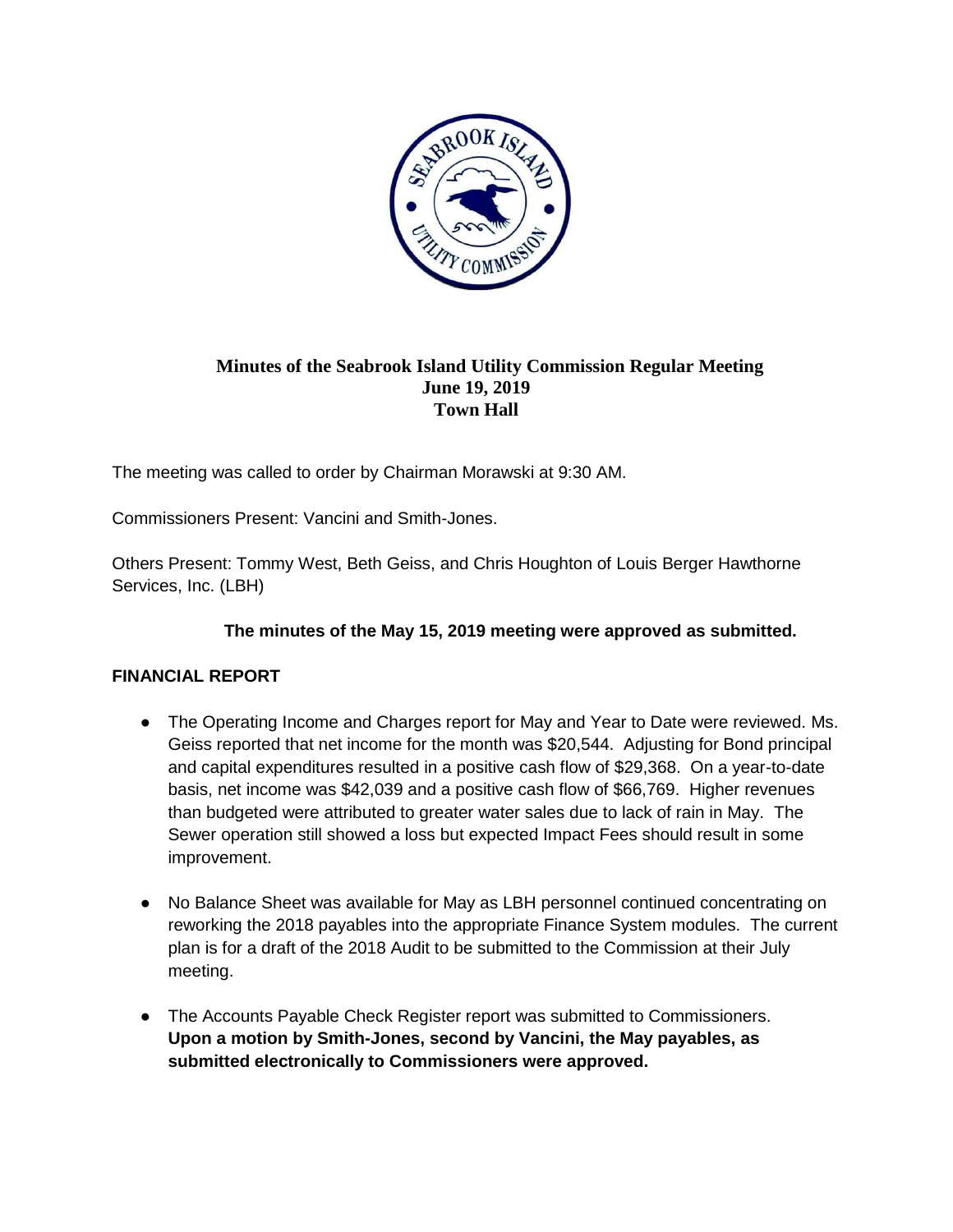#### **OPERATIONS REPORT**

- Mr. West reported that March wastewater plant performance was in compliance with all permit parameters. Wastewater flows for the month averaged 344,000 gallons per day, with the average for the past 12 months of 419,000 gallons per day. He further reported that SIUC delivered 29,972,122 gallons of water for the month compared to 21,867,443 gallons last year. This accounted for 97.03% of the water received from St. John's for the month compared to 94.45% last year. Mr. West also reviewed the more significant work orders completed during the month.
- There was also a brief discussion regarding the method of pumping and billing for irrigation to the courses at Seabrook and Oak Point. Deep Well must supplement Wastewater effluent during high demand periods and low rainfall.
- Mr. West also noted that they had experienced several water leaks under parking lots at a few regimes especially at Pelican Watch villas. They are looking into the cost of replacing aging service lines with the objective of less disruption to pavement.
- Lastly, Mr. West indicated that required lead testing of drinking water was being conducted at several residences around the island.

#### **OLD BUSINESS**

- Mr. Houghton reviewed the process and applications for the LBH Controller vacancy, concluding with the selection of Ms. Geiss. Commissioners indicated their appreciation for the effort and congratulated Ms. Geiss. Ms. Geiss' previous Bookkeeper position is on-hold while LBH evaluates the functional needs.
- Mr. Houghton reviewed the language in the Management contract pertaining to the number and types of funds used by SiUC. While the language refers to an Operating Fund and a Capital Fund, SIUC also utilizes an Accounts Payable Fund. Mr. Houghton reviewed a proposed Standard Operating Procedure (SOP) addressing authorized signatures. Before finalizing the SOP, Mr. Houghton will verify its consistency with Seabrook Island's Bond Ordinance.
- Mr. Houghton, Ms. Geiss, and Mr. West indicated that the Operating Fund was nearing depletion after two years of Capital purchases. With the recent purchases of two pickup trucks as well as the unpaid Hydrant Fees, has caused the Fund to drop below the desired level.

**Upon a motion by Smith-Jones, second by Vancini, the Commission approved a transfer of \$90,000 from the State Fund to the Operating Fund.**